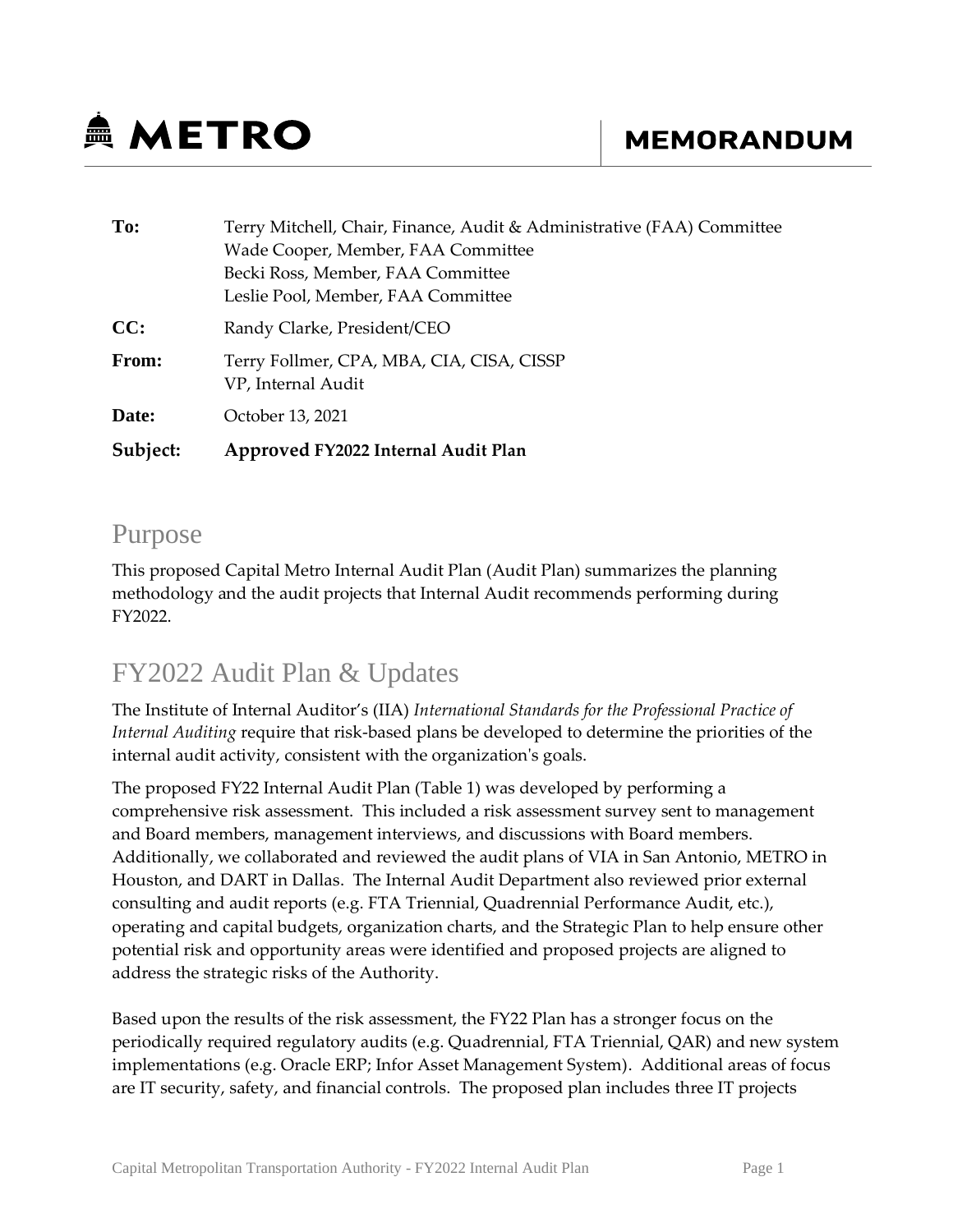which includes the Annual Cybersecurity Review (i.e. IT Penetration and Vulnerability Assessment), NIST Cybersecurity Framework facilitated self-assessment, and a possible review of Microsoft Sharepoint Security. Other projects to highlight from the FY22 Plan include the support of the FTA Triennial Review, the Quality Assessment Review of the Internal Audit Department that is required every three years, and the audit of the P-Card transactions. Internal Audit believes these focus areas together with the other projects in the proposed Audit Plan will appropriately address the risks identified.

The FY22 audit plan also includes a list of contingent projects (Table 2) that will serve as backup projects that will be performed if the original plan is running ahead of schedule or if some of the projects must be delayed or cancelled. Furthermore, the Audit Plan is meant to be a risk based flexible audit plan so as emerging risks arise or priorities change, the Internal Audit Department will bring these future project changes to management and the FAA Committee for approval.

### Internal Audit Project Staffing

Staffing for the FY22 Audit Plan will use a combination of internal and external resources to perform the projects. Historically the Internal Audit Department has completed approximately nine audit projects per year. The FY22 plan includes fourteen assurance/advisory projects, and Internal Audit believes these additional projects can be completed through better planning, scoping and coordination with management. The department is currently fully staffed with three full time auditors, and we continue to mature the UT Audit Intern program which started in 2018. This Fall semester we will have three graduate Accounting students from UT's  $\#1$ ranked Masters of Professional Accounting program who will be assisting on the Business Continuity (COOP Plan) advisory as part of their required Audit class. This is our seventh semester participating in this highly successful program, and we plan on continuing the UT Audit Intern program with a fresh class in the Spring. Each student in the intern program is providing up to 60 hours of project time for the semester as part of their Audit class at UT. Additionally, the Annual Cybersecurity Review (i.e. IT Penetration and Vulnerability Assessment), is performed by an external consulting firm and it is funded by the IT Department. We believe this mix of internal and external resources is sufficient to perform the projects listed in the FY2022 Audit Plan (see Table 1).

#### Professional Requirements & Auditor Independence

The Internal Audit Department conducts our audits in conformance with Generally Accepted Government Auditing Standards promulgated by the Comptroller General of the United States and the IIA's International Standards for the Professional Practice of Internal Auditing and Code of Ethics. These standards require that we be independent from any entity or person that we audit or may audit and be objective when conducting such audits. Furthermore, IIA Standard 1110 requires that the CAE confirm to the board, at least annually, the organizational independence of the internal audit activity. Capital Metro Internal Audit is organizationally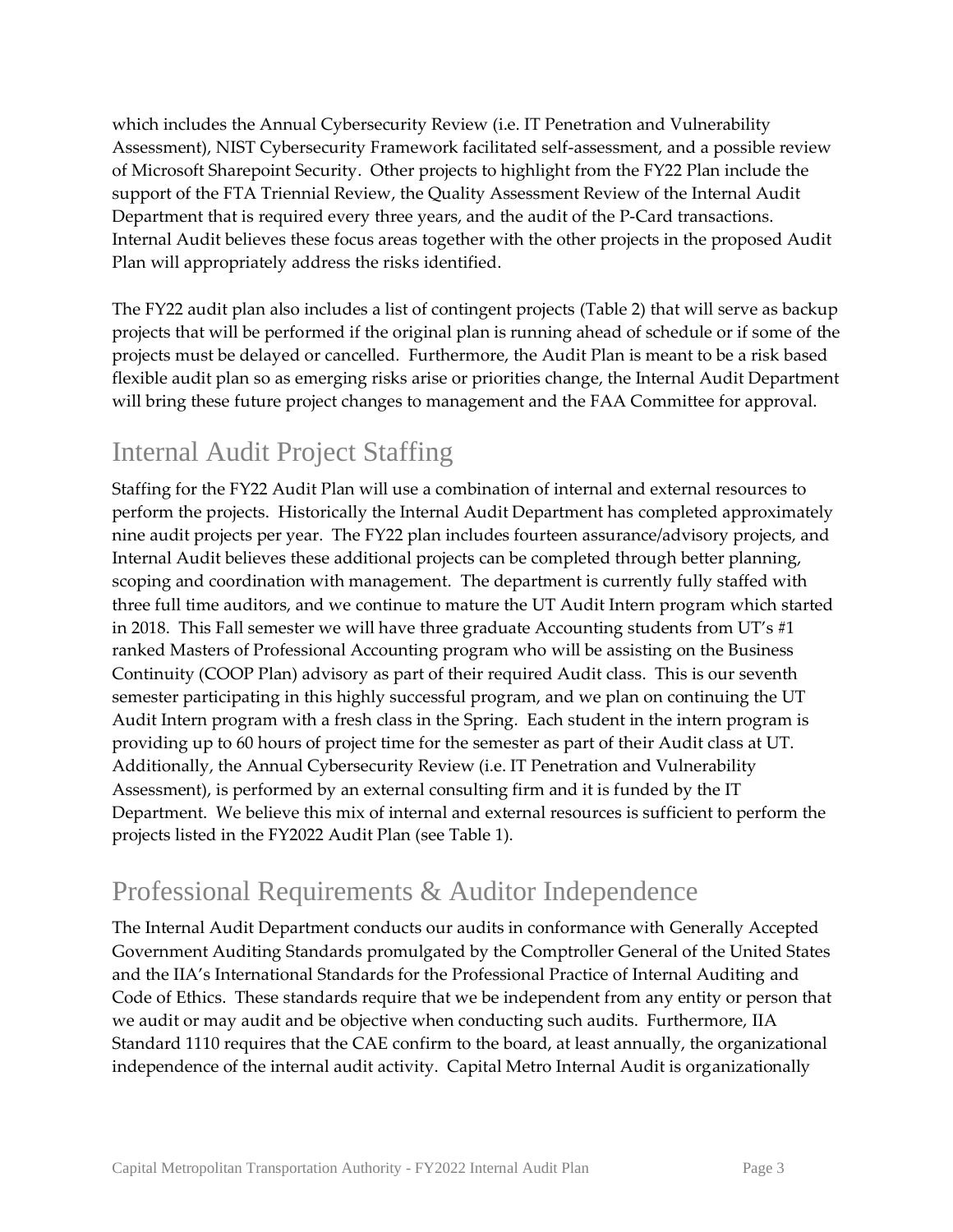independent of management and, as such, remains objective when conducting audits, and our staff have no conflicts of interest with the proposed FY22 Audit Plan.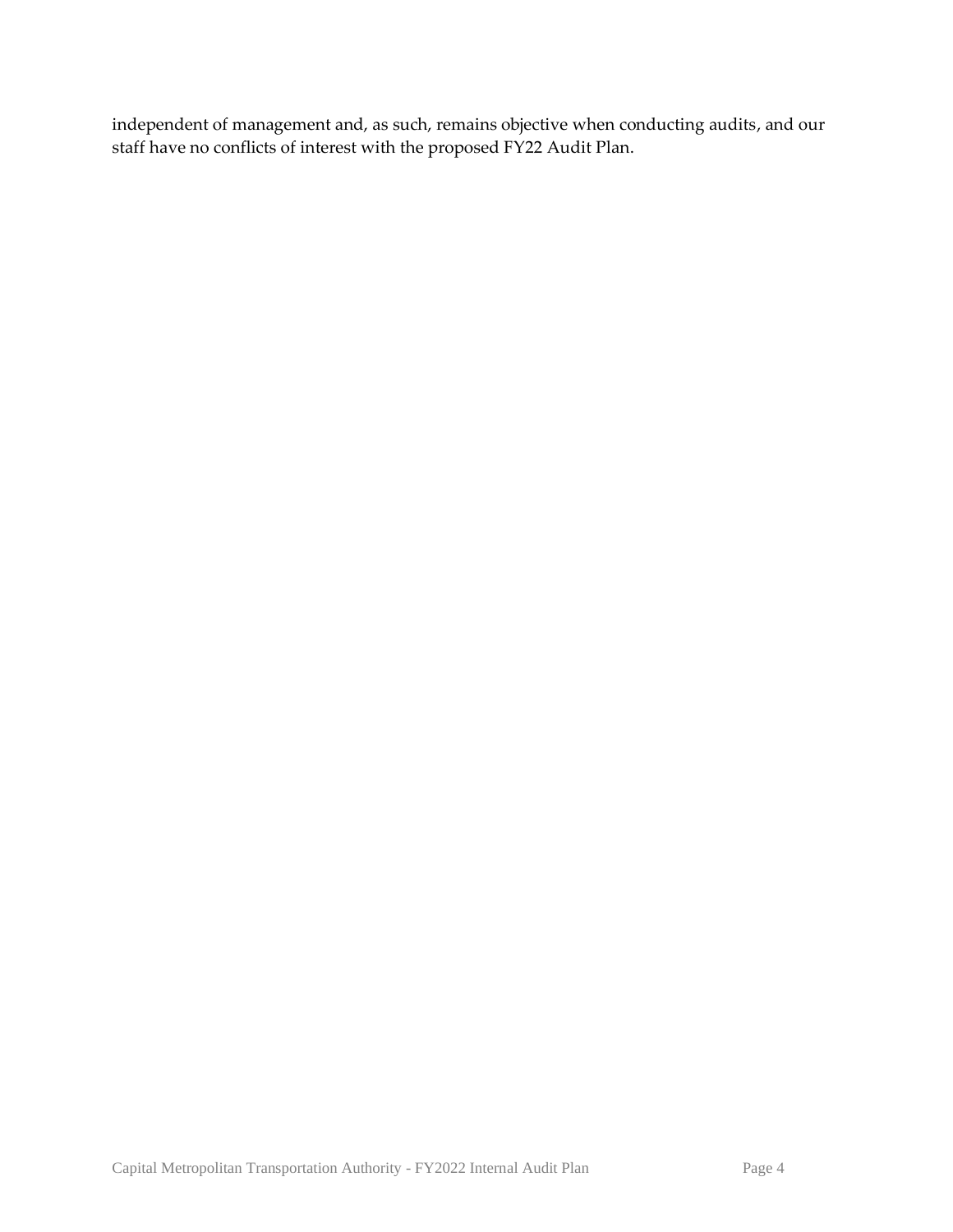|                | <b>Audit Project</b>                                                       | Risk Area                         | <b>Audit Type</b>                   | <b>Audit Objective &amp; Scope</b>                                                                                                                                                                                                                   | <b>Estimated</b><br><b>Hours</b> |
|----------------|----------------------------------------------------------------------------|-----------------------------------|-------------------------------------|------------------------------------------------------------------------------------------------------------------------------------------------------------------------------------------------------------------------------------------------------|----------------------------------|
| 1              | Semiannual<br><b>Implementation Status</b><br>Updates - November<br>2020   | Compliance                        | Assurance                           | Monitor and report on<br>implementation status of<br>previously agreed-upon<br>corrective action plans<br>(CAPs). Status updates are<br>performed twice each year<br>(Spring and Fall.)                                                              | 200                              |
| $\overline{c}$ | Semiannual<br><b>Implementation Status</b><br>Updates - May 2021           | Compliance                        | Assurance                           | Monitor and report on<br>implementation status of<br>previously agreed-upon<br>corrective action plans<br>(CAPs). Status updates are<br>performed twice each year<br>(Spring and Fall.)                                                              | 200                              |
| 3              | <b>FY2021 Risk</b><br>Assessment & FY2022<br>Audit Plan<br>Development     | Governance                        | Continuous<br>Improvement<br>& QC   | Develop the annual risk<br>based internal audit services<br>plan to identify audit and<br>non-audit projects and<br>effectively allocate resources.<br>Update and align the plan<br>with changing organizational<br>risks/opportunities.             | 300                              |
| $\overline{4}$ | FTA Triennial Review                                                       | Strategic &<br>Regulatory         | Assurance                           | FTA Mandated                                                                                                                                                                                                                                         | 325                              |
| 5              | <b>QAR</b> (Quality<br>Assurance Review) of<br>Internal Audit<br>practices | Quality<br>Control &<br>Assurance | Continuous<br>Improvement<br>$&$ QC | Complete FY2021 external<br>Quality Assurance Review:<br>GAGAS requires an external<br>peer review at least once<br>every 3 years. The external<br>review normally due by<br>October 31, 2020, has been<br>postponed by GAO/ALGA<br>due to COVID-19. | 300                              |

#### *TABLE 1 – FY2022 Audit Assurance & Advisory Projects*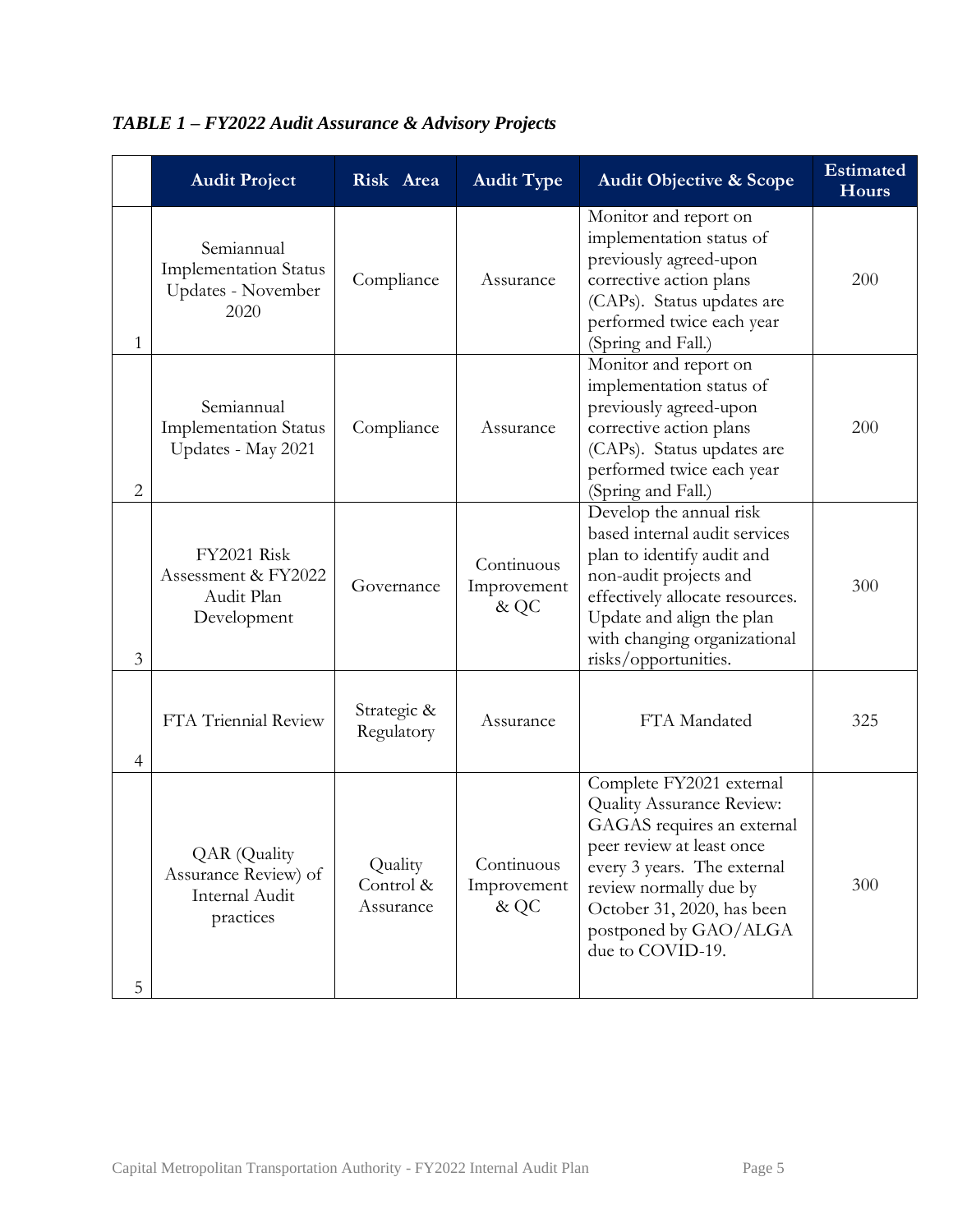| 6  | Saltillo Development<br>Project & Lease<br>Revenues                              | Operations   | Assurance                | Review Saltillo contracts and<br>test compliance including<br>revenue sharing agreements.                                                                                                                                                                         | 160 |
|----|----------------------------------------------------------------------------------|--------------|--------------------------|-------------------------------------------------------------------------------------------------------------------------------------------------------------------------------------------------------------------------------------------------------------------|-----|
| 7  | <b>Transit Store with</b><br><b>Ticket Focus</b>                                 | Financial    | Assurance                | The physical and accounting<br>controls over both hardcopy<br>and e-tickets.                                                                                                                                                                                      | 160 |
| 8  | <b>NIST</b> Cybersecurity<br>Framework<br>(Facilitated Self<br>Assessment)       | IT Assurance | Assurance                | Check for compliance with<br>best practices listed in the<br>NIST Cybersecurity<br>Framework                                                                                                                                                                      | 160 |
| 9  | <b>Business Continuity</b><br>(COOP) Plan                                        | Strategic    | Advisory /<br>Consulting | To review COOP plan<br>against best practices and<br>other transit agencies and<br>help management develop a<br>Dependency Map.                                                                                                                                   | 120 |
| 10 | ERP (Oracle)<br>Implementation<br>Advisory                                       | Financial    | Advisory /<br>Consulting | Compliance with contractual<br>requirements as well as<br>implementation<br>methodology.                                                                                                                                                                          | 400 |
| 11 | <b>GRC &amp; Contract</b><br>Performance<br><b>Management System</b><br>Advisory | Operations   | Advisory /<br>Consulting | Serve as an advisor in the<br>selection process of a tool<br>that can meet the following<br>two separate IT Capital<br>Projects: Governance Risk &<br>Compliance (GRC); and<br>Contract Performance Mgt<br>System recommended in the<br>Quadrennial Audit Report. | 450 |
| 12 | P-Cards & IT<br>Procurement                                                      | Financial    | Assurance                | Compliance with policies and<br>identify currently unknown<br>IT risks if IT was not<br>consulted and did not<br>perform a security review.                                                                                                                       | 250 |
| 13 | Public Transportation<br>Agency Safety Plan<br>(PTASP)                           | Operations   | Advisory /<br>Consulting | Compliance with regulatory<br>requirements as well as best<br>practices.                                                                                                                                                                                          | 300 |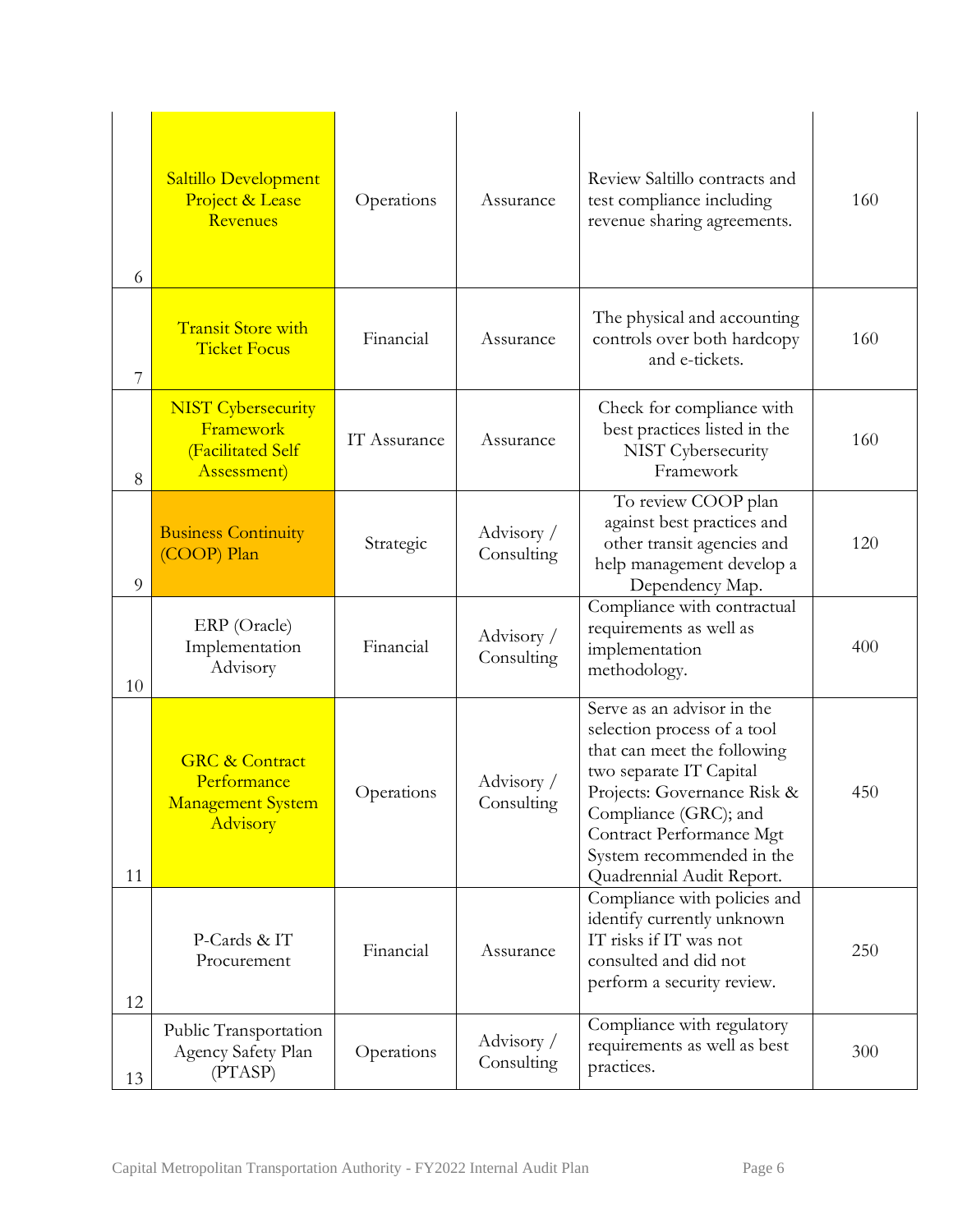|          | Annual Cybersecurity<br>Review                                                                                                                                                         | IT Assurance                              | Assurance                         | Annual Cybersecurity<br>Assessment with outsourced<br>IT Penetration &                                                                                                                                                                                                                                                                           | 240   |
|----------|----------------------------------------------------------------------------------------------------------------------------------------------------------------------------------------|-------------------------------------------|-----------------------------------|--------------------------------------------------------------------------------------------------------------------------------------------------------------------------------------------------------------------------------------------------------------------------------------------------------------------------------------------------|-------|
| 14<br>15 | <b>Benchmarking Policies</b><br>& Procedures<br>(Structure, Content,<br>Governance &<br>Training)                                                                                      | Strategic,<br>Operations,<br>IT Assurance | Advisory /<br>Consulting          | <b>Vulnerability Assessment</b><br>Benchmark CapMetro<br>Policies/Procedures against<br>other transit agencies and<br>best practices in regards to<br>structure, content,<br>governance and training.                                                                                                                                            | 250   |
| 16       | Support to Transit<br>Industry &<br>Professional<br>Organization                                                                                                                       | Strategic                                 | Continuous<br>Improvement<br>& QC | Internal special projects<br>including support of local<br>and industry professional<br>associations (ISACA, IIA,<br>APTA, ALGA, Toastmaster,<br>etc.), responding to<br>professional exposure drafts,<br>internal training and other<br>internal quality improvement<br>opportunities as needed. UT<br>Audit Intern Program (Fall &<br>Spring). | 240   |
| 17       | Management<br>Requests, Consulting<br>& Special Projects<br>1) Advisor on various<br>Committees; 2)<br>Investigations; 3)<br>Emerging Risks &<br>Special Projects as<br>requested, etc | Multiple                                  | Advisory /<br>Consulting          | Internal auditing best<br>practices include allocating an<br>undesignated contingency for<br>management requests and<br>other unanticipated special<br>projects.                                                                                                                                                                                 | 600   |
|          |                                                                                                                                                                                        |                                           |                                   | <b>TOTAL ESTIMATED</b><br><b>HOURS</b>                                                                                                                                                                                                                                                                                                           | 4,655 |
|          | Project started in<br><b>FY2021</b>                                                                                                                                                    |                                           |                                   |                                                                                                                                                                                                                                                                                                                                                  |       |
|          | UT Intern projects<br><b>Fall 2021</b>                                                                                                                                                 |                                           |                                   |                                                                                                                                                                                                                                                                                                                                                  |       |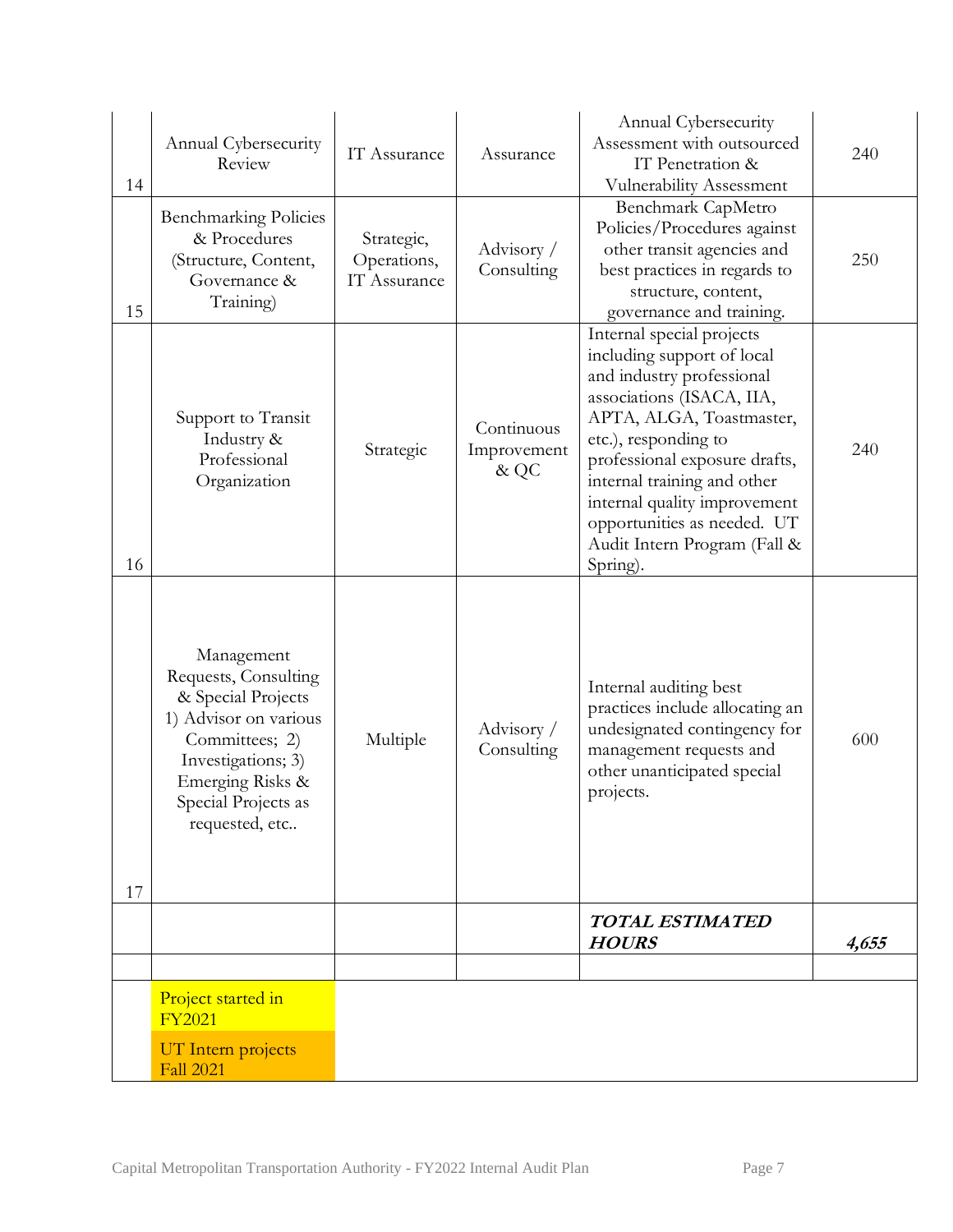|                | <b>Audit Project</b>                                                    | Risk Area                                 | <b>Audit Type</b>       | <b>Audit Objective &amp;</b><br>Scope                                                                                                                                                                              | <b>Estimated</b><br><b>Hours</b> |
|----------------|-------------------------------------------------------------------------|-------------------------------------------|-------------------------|--------------------------------------------------------------------------------------------------------------------------------------------------------------------------------------------------------------------|----------------------------------|
| 1              | Infor System - post go<br>live review                                   | Strategic,<br>Operations, IT<br>Assurance | Assurance               | Review internal<br>controls and<br>functionality of the<br>new Infor enterprise<br>asset management<br>system.                                                                                                     | 250                              |
| $\overline{2}$ | Salary Adjustment &<br>Merit Process                                    | Strategic,<br>Operations,<br>Financial    | Assurance &<br>Advisory | Review the process<br>and controls applied to<br>implement the<br>recommendations<br>from Gallagher<br>consulting.                                                                                                 | 200                              |
| 3              | <b>Facilities Maintenance</b><br>- Contract Monitoring<br>& Compliance  | Quality<br>Control &<br>Assurance         | Assurance               | Quality control and<br>contract compliance<br>with Facility<br>Maintenance service<br>providers.                                                                                                                   | 300                              |
| $\overline{4}$ | Paratransit & Demand<br><b>Response Operations</b>                      | Operations                                | Assurance               | Review billings and<br>support for<br>compliance with<br>contract terms and<br>conditions.                                                                                                                         | 240                              |
| 5              | United Healthcare &<br>Other Self-Insured<br>Benefits (TPA<br>Payments) | Financial &<br>Human Capital              | Assurance               | Assessing the<br>Effectiveness and<br>Efficiency of<br>Management Processes<br>to Prevent and Detect<br>insurance<br>overpayments/fraud.<br>Review self-insured<br>TPA (Third Party<br>Administrator)<br>payments. | 240                              |

*TABLE 2 – FY22 Contingency Audit Projects (To Be Used as Backups)*